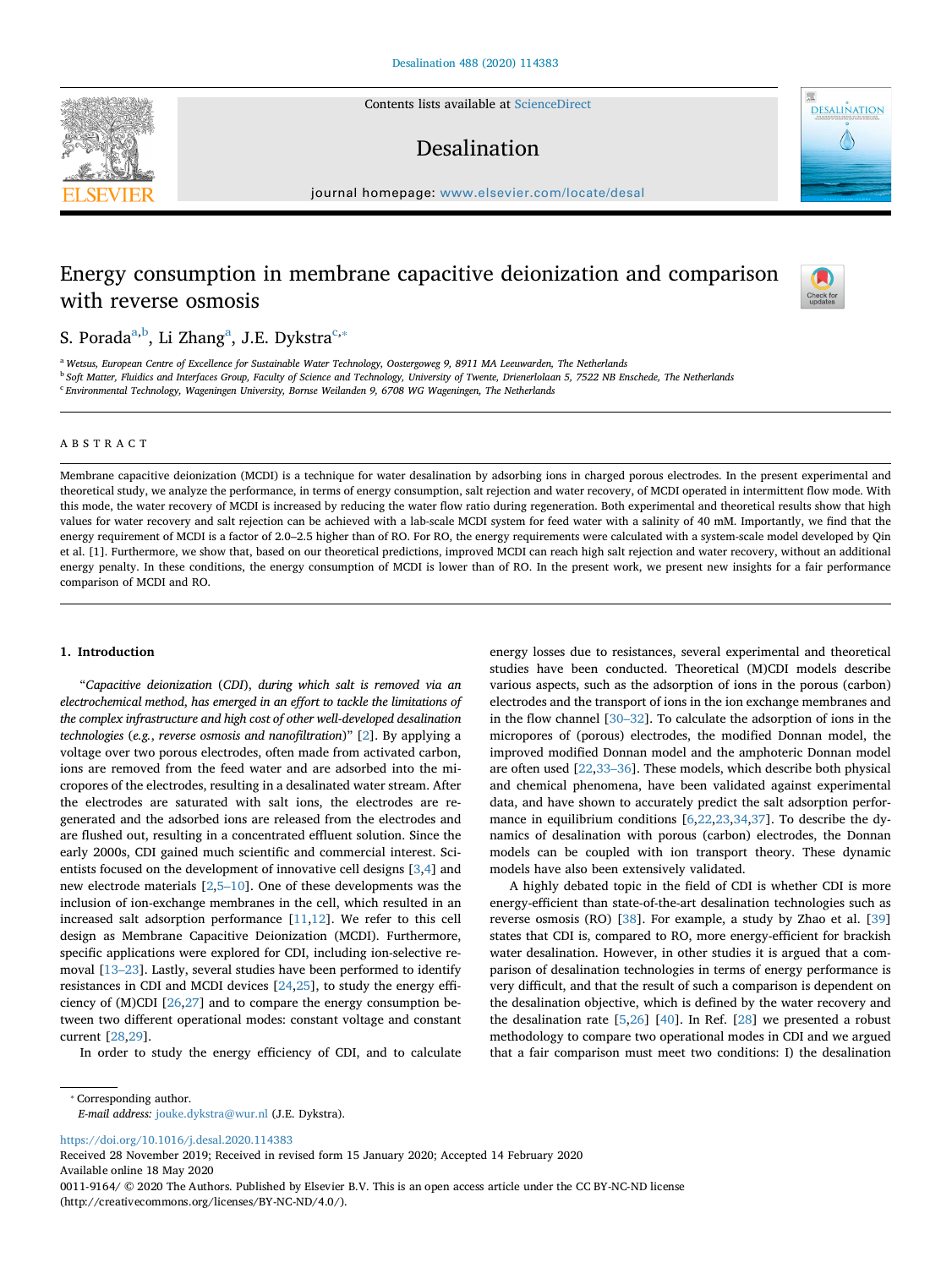objective, which is dictated by the water recovery, the desalination rate and the feed water conditions, must be the same in both modes, and II) the modes must be operated under optimized conditions. In other words, for a given desalination objective, the operational conditions of both modes must result in the lowest energy consumption. This second condition is hard to meet, as many experiments must be performed to identify which operational conditions result in a desalination performance with the lowest energy consumption. Alternatively, one can perform many theoretical calculations with an experimentally validated model. In order to compare two desalination technologies, such as RO and CDI, we argue that conditions I) and II) apply as well.

A fair comparison between the energy efficiency of desalination technologies is extremely challenging, and only a few papers have been published to compare the performance of CDI with other desalination technologies, such as RO and ED [[39\]](#page-6-16). A recent paper by Qin et al. compared the energy efficiency of CDI with RO using system-scale models [[1](#page-5-5)]. The authors found that RO is significantly more energy efficient than CDI, especially when targeting feed streams at higher salinity, and with high values for salt rejection and water recovery. For example, the desalination of brackish water with a salt concentration of 2 g/L, achieving 80% water recovery and 80% salt rejection, and with an average desalinated water flux of 10 L/m $^2$ /h, requires with CDI a specific energy consumption of approximately  $2.5$  kWh/m<sup>3</sup> (without energy recovery), which is, according to Ref. [[1](#page-5-5)], about 35 times higher than the energy consumption of RO  $(0.073 \text{ kWh/m}^3)$ . This study also concluded that current efforts to improve electrode materials in CDI can only marginally reduce the energy consumption. After publication, several scientists commented on the paper. Ref. [[41\]](#page-6-18) argues that based on the shortcomings of CDI technology unveiled by Ref. [[1](#page-5-5)], researchers and funding agencies should better examine the commercial viability of any new desalination technology. Counterfacts are posed in a comment [[42\]](#page-6-19) in which the authors report higher thermodynamic efficiency values for a conventional CDI system than reported in Ref. [\[1\]](#page-5-5), and the authors foresee further improvements for CDI-systems with optimized flow efficiency, and with lower resistances.

Other criticism voiced in Ref. [[42\]](#page-6-19) is that in the study in Ref. [\[1\]](#page-5-5) an uncommon theoretical approach was used to calculate the energy consumption for CDI. Qin et al. [\[1\]](#page-5-5) base their findings on a simplified Randles Circuit model, which predicted unphysical trends as argued in Ref. [[42\]](#page-6-19). The model used in Ref. [\[1\]](#page-5-5) was not extensively validated with experimental data. Besides, the energy efficiency was only studied for a limited number of operational modes, and this approach resulted in non-optimized (high) values for energy consumption of CDI. Lastly, the authors used a simplified RO modeling approach, and they used an uncommon definition of the salt rejection in the RO model, which is different from the definition used for CDI, as we will discuss in more detail below.

In the present work, we report novel results of MCDI operated in the so-called intermittent flow mode, which was introduced in Ref. [\[43](#page-6-20)]. The intermittent flow mode consists of three sequential steps: desalination, regeneration and flush-out. During desalination, when feed water flows through the cell, a constant current is applied, and ions are adsorbed from the feed water into the porous electrodes. During regeneration, the current is reversed and salt is released from the electrodes, while the feed water flow is paused. Therefore, the salt concentration in the flow channel increases to high values. After regeneration, the flow is restarted, and the concentrated salt solution in the flow channel is removed from the cell. We show, experimentally and theoretically, that this intermittent flow operation results in a high water recovery and more optimized energy consumption, much higher than obtained in conventional operation of MCDI cells. Furthermore, we compare our data with the energy consumption of RO calculated by Qin et al. [\[1\]](#page-5-5). To that end, we corrected their RO results by using the same general definition of salt rejection, such that the same metrics are used when comparing RO and CDI, something that was not done in Ref. [[1](#page-5-5)]. We find that the energy consumption of RO and CDI is comparable,

#### <span id="page-1-0"></span>**Table 1**

Operational parameters, electrode, membrane and flow channel dimensions, and settings for theoretical calculations.

|                                                |                                                              | Parameters Fig. 3 |                   | Parameters Fig. 4<br>bar(C)<br>bar(E) |                |
|------------------------------------------------|--------------------------------------------------------------|-------------------|-------------------|---------------------------------------|----------------|
| Operational<br>Unit                            |                                                              | MCDI <sub>1</sub> | MCDI <sub>2</sub> | MCDI                                  | MCDI           |
| $I(A/m^2)$<br>t(s)                             | Current density<br>Duration of the                           | 18.5              | 22.0              | 20.1                                  | 25.3           |
|                                                | desalination<br>(des) step                                   | 400               | 340               | 340                                   | 1020           |
|                                                | regeneration<br>(reg) step                                   | 370               | 310               | 310                                   | 990            |
|                                                | flush-out (flo)<br>step                                      | 30                | 30                | 30                                    | 30             |
| $\Phi$ (mL/min)                                | Flow rate through                                            |                   |                   |                                       |                |
|                                                | each cell during the                                         |                   |                   |                                       |                |
|                                                | desalination<br>(des) step                                   | 1.25              | 1.25              | 1.25                                  | 1.25           |
|                                                | regeneration<br>(reg) step                                   | 0                 | $\Omega$          | $\Omega$                              | $\Omega$       |
|                                                | flush-out (flo)<br>step                                      | **                | $**$              | 3.0                                   | 1.65           |
| Electrode                                      |                                                              |                   |                   |                                       |                |
| $A_{\text{cell}}$ (cm <sup>2</sup> )           | Electrode geometric                                          |                   |                   | 33.75                                 | 33.75          |
|                                                | surface area                                                 | 33.75             |                   | 250                                   |                |
| $L_{\text{elec}}$ (µm)                         | Electrode thickness                                          |                   | 250               |                                       | 350            |
| EER $(\Omega \text{ m}^2)$                     | External electronic<br>resistance                            | 15                |                   | 15                                    | 7.5            |
| $C_S$ (F/mL)                                   | Stern capacitance in<br>the zero-charge limit                | 170               |                   | 170                                   | 340            |
| $E$ (kT mol m <sup>-3</sup> )                  | Micropore ion-<br>correlation energy                         | 100               |                   | 100                                   | 100            |
| $\alpha$ (F m <sup>3</sup> mol <sup>-2</sup> ) | Charge dependence of<br>Stern capacitance                    | 20                |                   | 20                                    | 20             |
| $p_{\text{mA}}$                                | Macroporosity                                                | 0.5               |                   | 0.5                                   | 0.5            |
| $p_{\text{meso}}$                              | Mesoporosity                                                 | 0.05              |                   | 0.05                                  | 0.05           |
| $p_{\rm mi}$                                   | Microporosity                                                | 0.34              |                   | 0.34                                  | 0/34           |
| Membrane                                       |                                                              |                   |                   |                                       |                |
| $L_{\text{mem}}(\mu m)$                        | Membrane thickness                                           | 160               |                   | 160                                   | 250            |
| ωX(M)                                          | Charge density of the<br>anion / cation<br>exchange membrane | $+5/-5$           |                   | $+5/-5$                               | $+10/-10$      |
| $p_{\rm mem}$                                  | Membrane porosity                                            |                   | 0.3               | 0.3                                   |                |
| Flow channel and other                         |                                                              |                   |                   |                                       |                |
| $L_{\rm SD}(\mu \text{m})$                     | Flow channel<br>thickness                                    | 100               |                   | 100                                   | 100            |
| $p_{sp}$                                       | Flow channel porosity                                        |                   | 0.5               | 0.5                                   | 0.9            |
| $N_{\text{cells}}$                             | Number of cells in the                                       |                   | 10                | 10                                    | 10             |
| $V_{\text{dead}}$ (mL)                         | CDI stack<br>Dead volume per cell                            |                   | 0.45              | 0.45                                  | 0.15           |
| $D_{\text{KCl}}$ (m <sup>2</sup> /s)           | Average diffusion                                            |                   | $2.03*10^{-9}$    | $2.03*10^{-9}$                        | $2.03*10^{-9}$ |
|                                                | coefficient of K <sup>+</sup> and<br>Cl (in free solution)   |                   |                   |                                       |                |

\*\*The flow rate during flush-out is different for each experiment.

and that the differences are much lower than those calculated by Qin et al. [[1](#page-5-5)].

## **2. Theory**

In the present work, we employ the MCDI model as presented in Ref. [[25\]](#page-6-4) to describe transport of ions in the flow channel, membranes and porous electrodes, and to describe the adsorption of ions in electrical double layers (EDLs) formed in the micropores of the porous electrodes. To model adsorption of ions, this MCDI model employs the improved modified-Donnan (i-mD) model, which describes ion adsorption in the EDLs as function of a Donnan potential and an attraction term, μ. The model has been validated with experimental work and has been used in numerous scientific papers to describe the performance of CDI and MCDI cells [[25,](#page-6-4)[28](#page-6-7)]. Later, a physically and chemically more correct version of the i-mD model has been introduced, the amphoteric Donnan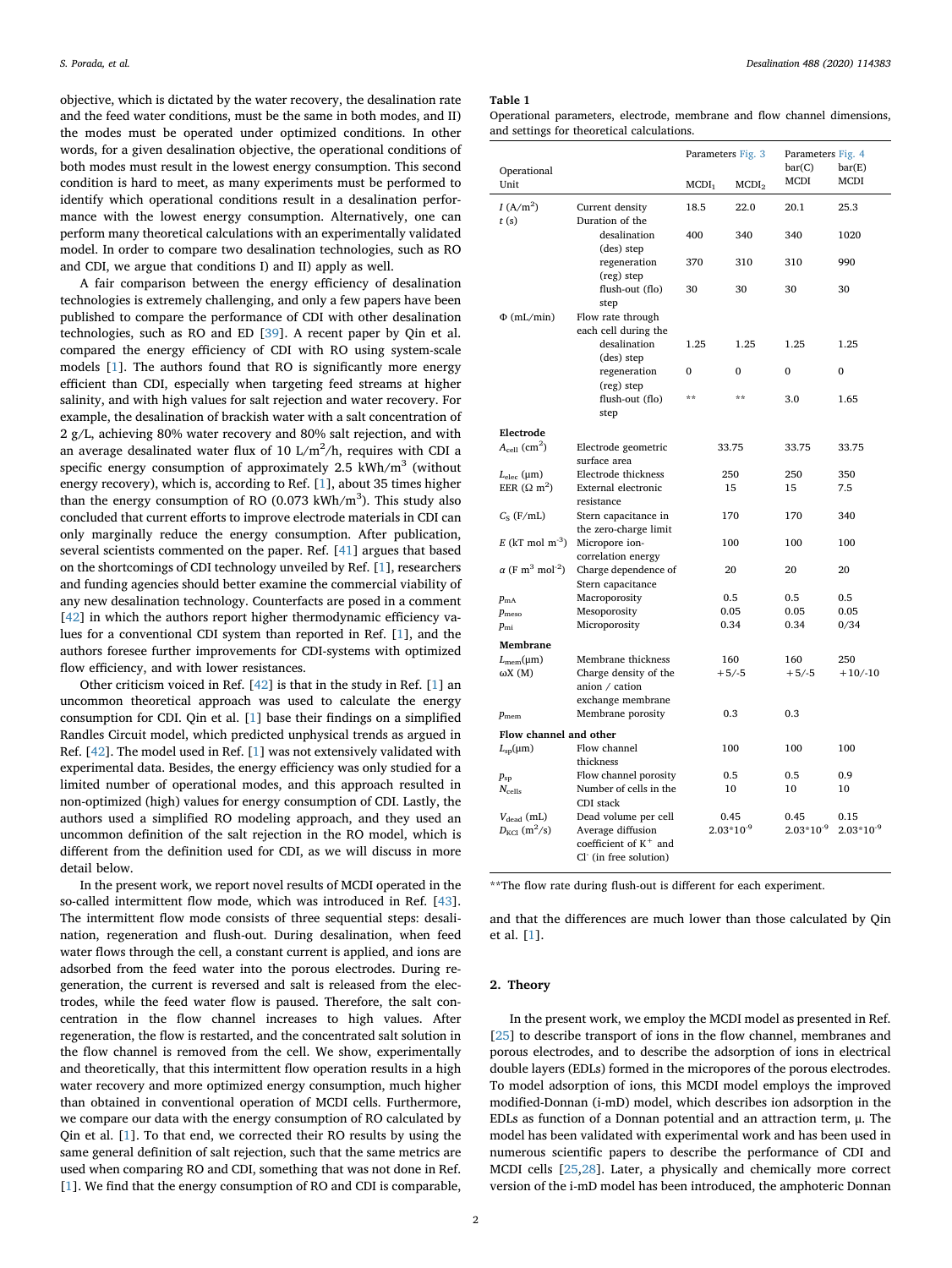<span id="page-2-0"></span>

**Fig. 1.** (A) A reproduction of the calculated specific energy consumption from Qin et al. [[1\]](#page-5-5) for RO (their Fig. 8B) as function of water recovery (WR) and salt rejection calculated using brine water concentration (*R<sub>salt,B</sub>*) (Eq. [\(1\)\)](#page-3-0). (B) The same plot as in [Fig. 1](#page-2-0)A with WR > 50% and *R<sub>salt</sub>* > 50%. (C) RO specific energy consumption as function of WR and the salt rejection calculated using feed water concentration (Rsalt,F) (Eq. [\(2\)](#page-3-1)). Feed salinity 2 g/L, and membrane flux 10 L m<sup>-2</sup> h<sup>-1</sup>. The red star indicates a desalination with WR = 0.9 and *R*<sub>salt</sub> = 0.9, and if *R*<sub>salt</sub> is calculated based on the brine water concentration, SEC = ~0.14 kWh/m<sup>3</sup> ([Fig. 1](#page-2-0)B), and based on the feed water concentration SEC = ~0.45 kWh/m<sup>3</sup> ([Fig. 1C](#page-2-0)), which is a difference of around a factor of 3.5.

(amph-D) model [[36](#page-6-21)[,37](#page-6-14)]. Although the amph-D model is more realistic, we show in S.I. Section 1 in Ref. [[28\]](#page-6-7) that, when we stay in a limited salt concentration range, the predicted desalination performance and voltages by the i-mD and amph-D models are very comparable. Compared to the MCDI model in Ref. [\[25](#page-6-4)], we make one simplification: we model the flow channel as one single perfectly mixed compartment, i.e., we do not consider concentration gradients across the channel. Furthermore, we include a mass balance to evaluate the effluent concentration of the MCDI cell based on the flow-rate through the MCDI stack and a small dead volume after the stack. To that end, we include Eq. (13) reported in Ref. [[44\]](#page-6-22). Because of the presence of a small dead volume, the effluent concentration of the MCDI stack is different from the concentration in the spacer channel. Consequently, during regeneration the salt concentration increases in the spacer channel to high values, even above the salt concentration in the electrodes, while the effluent concentration does not increase (the flow rate during regeneration is 0 mL/min). During flush-out, the effluent concentration strongly increases, while the salt concentration in the spacer channel decreases. We report the parameter values used for our calculations in [Table 1](#page-1-0). All other modeling details are found in Refs. [\[25](#page-6-4), [32](#page-6-23)].

## **3. Materials and methods**

MCDI experiments were performed using a flow stack which contained ten parallel flow cells. Each cell consisted of two porous carbon electrodes (Materials & methods, PACMM™ 203, Irvine, CA, δ<sub>e</sub> ~250 µm, dry weight of two electrodes is  $m_e = 1.1$  g per cell) and a porous polymeric spacer ( $\delta_{sp} \sim 100 \mu m$ ), which serves as a flow channel. In each cell, an anion exchange membrane (Neosepta AMX, Japan) was placed between the positively polarized electrode and the flow channel, and a cation exchange membrane (Neosepta CMX, Japan) between the negatively polarized electrode and the flow channel. To connect the porous electrodes with the electrical circuit, graphite current collectors (thickness δ ~250 μm) were used. The system was operated in single-pass mode [\[13](#page-6-2)] and an aqueous solution with a feed composition of 40 mM NaCl was pumped through the flow channels. The outlet conductivity was continuously monitored and the effluent salt concentration was calculated using a calibration curve.

In the present work, we use a novel operational mode to charge and discharge the cell [[43\]](#page-6-20). With the aid of this operational mode, we aim to increase the water recovery, the salt rejection, and to reduce energy losses due to resistances, compared to more common studies in CDI where water recovery is around 50%, and salt rejection generally not beyond 50%, but often much lower (i.e., less salt removal). Our results therefore have relevance also by themselves, in addition to the relevant comparison with RO operation. The new operational mode consists of three sequential steps: desalination, regeneration, and flush-out. A description of each of these steps is as follows:

- During desalination, we apply a constant current density of  $I_{ch}$  for the duration of the step,  $t_{des}$ , and we operate the cell with a constant flow rate of  $\Phi_{\text{des}}$ .
- During regeneration, the current is reversed and the value is slightly higher compared to the desalination step, such that the total charge transferred is the same for the charging and discharge step, and ensuring that the duration of the regeneration plus flush-out step together, is equal to the duration of the desalination step, thus  $t_{\text{des}} = t_{\text{reg}} + t_{\text{flo}}$ . In this step we reduce the flow rate to zero,  $\Phi_{\text{reg}} = 0$ , and therefore all the salt stored in the porous electrodes and is released into the flow channel, stays there, resulting in a strong increase of the salt concentration in the channel.
- During flush-out, no electrical current runs between the electrodes, and we increase the flowrate to  $\Phi$ <sub>flo</sub>.

During desalination and regeneration, the maximum voltage (or upper voltage) for charging and the minimum voltage (or lower voltage) for discharge were not controlled, but the cell voltage did not exceed the voltage window between  $-1.0$  and  $+1.4$  V. We calculated the energy consumption, water recovery, and salt rejection of desalination according to the definitions reported in Ref. [\[40](#page-6-17)]. The thermodynamic efficiency of desalination was calculated according to Ref. [[26\]](#page-6-5).

## **4. Results and discussion**

## *4.1. Different salt rejection definition used in RO and CDI in Qin et al. [[1](#page-5-5)]*

In order to compare in a fair manner energy consumption of MCDI in this study with the values for energy consumption of MCDI and RO reported by Qin et al., we present a revised version of Fig. 8B from Ref. [[1](#page-5-5)]. This step is necessary because Qin et al. used an uncommon definition of the salt rejection in the RO model to describe the system-scale salt rejection, which is not the same as the one commonly used to describe desalination processes (namely the definition they used to discuss their results for CDI) [[45–47\]](#page-6-24). The use of two different salt rejection definitions renders impossible a fair comparison of the energy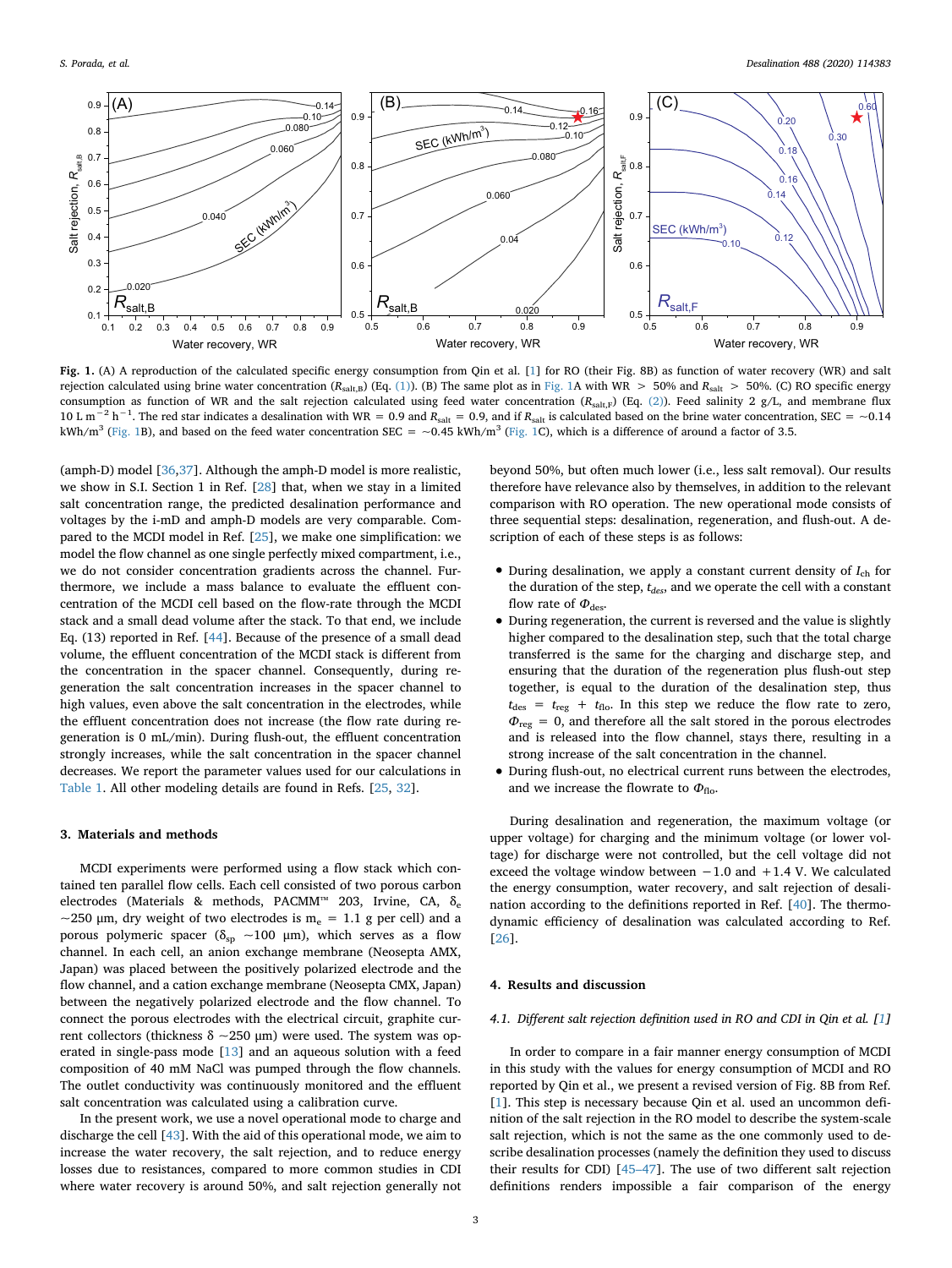<span id="page-3-2"></span>

**Fig. 2.** MCDI operation at high water recovery and salt rejection by operation with intermittent flow. (A) Experimental results for current density and cell voltage; (B) Experimental (red solid line) and theoretical (blue dashed line) results for effluent salt concentration. (C) Theoretical salt concentration in the flow channel and in the macropores as function of time. (The feed water concentration was 40 mM, the flush ratio was 8.9 (see Eq.  $(4)$  for the definition of the flush ratio), and the charging current density was  $18.5 \text{ A/m}^2$ ).

consumption as presented in Fig. 8 in Ref. [\[1\]](#page-5-5), especially at high water recovery.

<span id="page-3-0"></span>In Ref. [[1](#page-5-5)] the RO salt rejection is defined as

 $R_{\text{salt},B} = 1 - \frac{c_{\text{P}}}{c_{\text{B}}}$  $_{\rm B}$  (1)

<span id="page-3-1"></span>where  $c_P$  is the effluent salt concentration and  $c_B$  the brine salt concentration. In contrast, Ref. [\[1\]](#page-5-5) defines the salt rejection for CDI as

$$
R_{\text{salt,F}} = 1 - \frac{c_{\text{P}}}{c_{\text{F}}} \tag{2}
$$

where  $c_P$  is the effluent salt concentration and  $c_F$  is the feed salt concentration. The definition in Eq. [\(2\)](#page-3-1) is the common definition for salt rejection [[45,](#page-6-24)[47\]](#page-6-25).

In Ref. [[1](#page-5-5)], Eq. [\(1\)](#page-3-0) is used to calculate the salt rejection for RO, and Eq. [\(2\)](#page-3-1) is used to calculate salt rejection for CDI, while the results are reported with the same symbol,  $R_i$ , and results are presented in two panels next to each other in Figs. 6, 7 and 8. We argue that this approach was erroneous, and the authors did not succeed in presenting a fair comparison between RO and CDI performance.

Using a mass balance for salt and for water, the two salt rejections can be related by

$$
R_{\text{salt},F} = 1 - \frac{1 - R_{\text{salt},B}}{1 - \text{WR} \cdot R_{\text{salt},B}}
$$
(3)

where  $R_{\text{salt,F}}$  is the salt rejection given in Eq. [\(2\)](#page-3-1),  $R_{\text{salt,B}}$  is the salt rejection given in Eq. [\(1\)](#page-3-0) and WR is the water recovery. Fig. 8B from Ref. [[1](#page-5-5)] was recalculated and the results are presented in [Fig. 1](#page-2-0)A. An expanded view, focusing on the region of WR  $> 0.5$  and  $R_{\text{salt}} > 0.5$  is shown as [Fig. 1B](#page-2-0). A revised version of the exact same calculations, but now with the salt rejection  $R_{\text{salt,F}}$  as the operational parameter on the yaxis (instead of  $R_{\text{salt,B}}$  as in panel A and B), defined according to Eq. [\(2\)](#page-3-1), is presented in [Fig. 1C](#page-2-0).

We used the same RO model as in Ref. [\[1\]](#page-5-5) and could reproduce Fig. 8B (from Ref. [[1](#page-5-5)]), which is [Fig. 1A](#page-2-0) as presented in this paper. [Fig. 1A](#page-2-0) presents lines of constant specific energy consumption (SEC, in  $kWh/m<sup>3</sup>$  of diluate produced) in a graph with water recovery, WR, on the x-axis, and salt rejection,  $R_{salt,B}$ , on the y-axis as defined by Eq. [\(1\)](#page-3-0). [Fig. 1](#page-2-0)B shows the same plot but focuses on the most relevant upperright quadrant where  $WR > 50\%$  and salt rejection  $> 50\%$ . These two graphs have many peculiar features, such as for constant salt rejection and increasing WR this can result in *SEC being lowered*. Another peculiar feature is that at certain values of salt rejection, for instance around 90%, there are regions where with increasing WR, the energy consumption is not changing. These variations are due to the (in our view, unfortunate) choice to use Eq. [\(1\)](#page-3-0) to define salt rejection in these RO calculations. Instead, Eq. [\(2\)](#page-3-1) is rightfully the more common choice in literature, and using this definition of salt rejection, as we do in [Fig. 1](#page-2-0)C, does not lead to the peculiar features shown in [Fig. 1A](#page-2-0), B. We use this definition of salt rejection by Eq. [\(2\)](#page-3-1) in [Fig. 1C](#page-2-0), and here we obtain the more logical result that increasing water recovery always leads to higher, not lower, energy use. This use of Eq. [\(2\)](#page-3-1) [\(Fig. 1](#page-2-0)C) to define salt rejection is the common choice in the desalination literature, and the authors of Ref. [\[1\]](#page-5-5) also use Eq. [\(2\)](#page-3-1) to describe salt rejection for their CDI calculations. We like to stress that comparing RO and CDI for the same water recovery, and purportedly the same salt rejection, but using Eq. [\(1\)](#page-3-0) for RO and Eq. [\(2\)](#page-3-1) for CDI can lead to large errors of judgement. For instance, for RO, comparing the calculation results of [Fig. 1](#page-2-0)B and C, if we take a point of WR =  $0.9$  and  $R_{\text{salt}} = 0.9$ , we can observe a difference in predicted energy use of around a factor of 3.5, from  $\sim$ 0.14 kWh/m<sup>3</sup> using Eq. [\(1\)](#page-3-0) [\(Fig. 1B](#page-2-0)) to  $\sim$ 0.45 kWh/m<sup>3</sup> using Eq. [\(2\)](#page-3-1) ([Fig. 2C](#page-3-2)). The error is that two situations are compared that are not comparable. Actually, at WR = 0.9, a salt rejection of  $R_{\text{saltF}} = 0.9$ according to Eq. [\(2\)](#page-3-1) [\(Fig. 1C](#page-2-0)) corresponds to a salt rejection of  $R_{\text{salt,B}} = 0.989$  according to Eq. [\(1\)](#page-3-0) (as used in [Fig. 1B](#page-2-0)). Thus, in a technology comparison where the numerical values of  $R_{\text{salt,B}}$  and  $R_{\text{salt,F}}$ are set equal (as well as the numerical value of WR), the technology that is analyzed using  $R_{\text{salt,B}}$  is credited with a much lower energy use than would the other technology which is analyzed using  $R_{\text{saltF}}$  (when the numerical values of  $R_{\text{salt,B}}$  and  $R_{\text{salt,F}}$  are set equal). This difference, or error, is very large, especially at large WR and salt rejection, from a factor of exactly 2 at WR = 0.6 and  $R_{\text{salt}} = 0.6$ , to a value of 3.5 at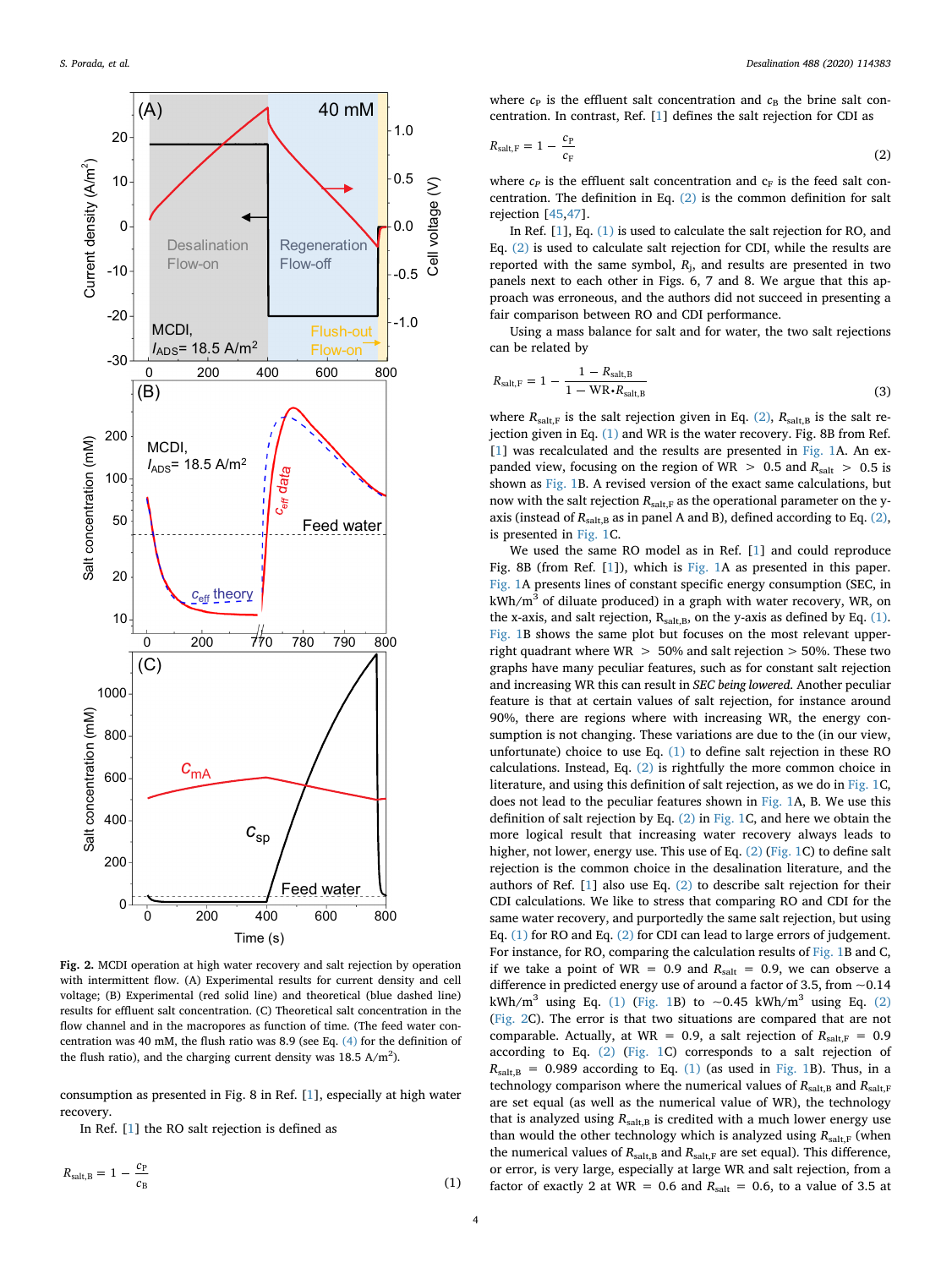<span id="page-4-0"></span>

Fig. 3. Comparison of theory (lines) and data (symbols) for MCDI operation. (A) Water recovery, (B) salt rejection, (C) energy consumption assuming 100% energy recovery, and (D) thermodynamic efficiency, all as function of the flush ratio, FR (Eq. [\(4\)\)](#page-5-6), for a charging current density of 18.5 (MCDI<sub>1</sub>) and of 22.0 A/m<sup>2</sup> (MCDI<sub>2</sub>).

<span id="page-4-1"></span>

**Fig. 4.** Comparison of the calculated energy consumption of MCDI and RO using the salt rejection defined in Eq. [\(2\)](#page-3-1). (A) Energy consumption of RO with an efficiency of the high-pressure pump,  $\eta_P$ , and of the energy recovery device,  $\eta_{\text{ERD}}$ , of 80% and (B) of 100%. (C) Energy consumption of MCDI based on parameters described in [Table 1](#page-1-0), whereas (D) is the CDI energy consumption reported by Qin et al. in Ref. [[1\]](#page-5-5). (E) Energy consumption of an improved MCDI cell, see [Table 1](#page-1-0), operated with a higher water recovery (WR), compared with the energy consumption of RO (F) for the same desalination objective, and with  $\eta_P$  and  $\eta_{\text{ERD}}$  = 100%. All red bars are calculated at WR = 80%,  $R_{\text{salt}} = 80\%$ ,  $J_w = 10.0 \text{ L/m}^2$ / h and feed salinity of 34.22 mM (2 g/L). The two green bars are calculated at WR =  $93.5\%$ ,  $R_{\text{salt}}$  =  $80\%$ ,  $J_{\rm w}$  = 11.9 L/m<sup>2</sup>/h and a feed salinity of 40 mM.

 $WR = 0.9$ , and  $R_{salt} = 0.9$  and even higher values at higher WR. Thus, it is important to use the same definition of  $R_{\text{salt}}$  when comparing different methods or technologies. In this work we consistently use  $R_{\text{salt.F}}$ given by Eq. [\(2\)](#page-3-1).

#### *4.2. Desalination results with intermittent flow operation*

In the present work, we analyze the energy consumption of desalination by MCDI using a novel operational mode, the so-called intermittent flow mode, which was introduced by Ramachandran et al. [[43\]](#page-6-20). [Fig. 2](#page-3-2) shows the current density, cell voltage and effluent concentration as function of time of our experiments described in Section 2 and [Table 1.](#page-1-0) Compared to conventional CDI operation, we operate the cell with a low flow rate and a high current, resulting in a high salt rejection. Furthermore, we observe that the salt concentration of the flush-out water, or the brine, is high compared to conventional modes of operation used in CDI (see [Fig. 2B](#page-3-2), very right hand side). [Fig. 2C](#page-3-2) shows the salt concentration in the electrodes and flow channel, and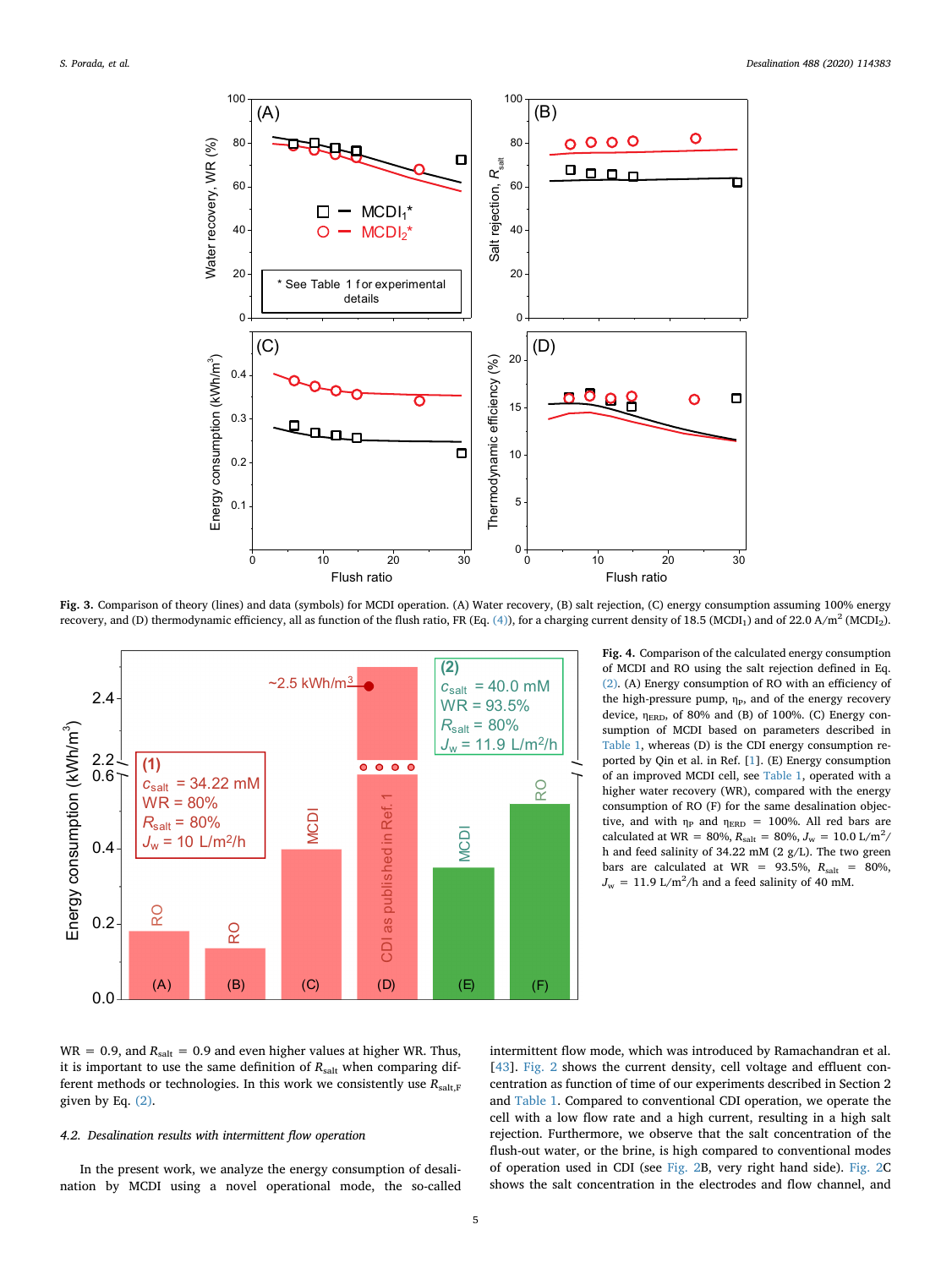shows very large concentration differences between the salt concentration in the electrodes and in the flow channel.

[Fig. 3](#page-4-0) shows data and theory of the desalination performance of MCDI as function of the flush ratio, FR, which is defined as the water volume pumped during flush-out period ( $\Phi_{\text{flo}}$ : t<sub>flo</sub>) divided by the open volume of the spacer material, and is given by

<span id="page-5-6"></span>
$$
FR = \frac{\Phi_{\text{flo}} \cdot t_{\text{flo}}}{p_{\text{sp}} \cdot L_{\text{sp}} \cdot A_{\text{cell}}}.
$$
\n(4)

We observe a good agreement between theory and data. With increasing flush ratio, both the water recovery and energy consumption decrease, but the salt rejection remains constant. For the same desalination objective (equal water recovery, salt rejection and salt concentration in the feed water), we find that the energy consumption of RO is lower than of MCDI. For a flush ratio of 8.9, RO requires  $\sim$  0.163  $kWh/m<sup>3</sup>$  to reach the same desalination objective as MCDI<sub>1</sub>, and 0.200  $kWh/m<sup>3</sup>$  for MCDI<sub>2</sub>. We also find that, in intermittent flow operation, the water recovery can be increased from 0.5 to 0.76–0.80 without increasing the energy input (not reported in [Fig. 3\)](#page-4-0). We expect that the energy consumption can be further decreased. To optimize the performance and decrease the energy consumption, procedures described in Ref. [[48\]](#page-6-26) and Ref. [\[28](#page-6-7)] can be followed.

Finally, we compare the energy consumption of MCDI and RO for a feed water concentration of 34.22 mM (2 g/L), which matches with the concentration used in Ref. [\[1\]](#page-5-5). We consider a salt rejection of 80%, a water recovery of 80%, and a total flux of desalinated water of 10 L/  $m^2/h$ . In our analysis we consider that the efficiencies of the highpressure pump,  $η_{\rm P}$ , and of the energy recovery device,  $η_{\rm ERD}$ , were both 80%, and we define  $R_{\text{salt}}$  according to Eq. [\(2\).](#page-3-1) We also provide calculation results for the case when  $\eta_P$  and  $\eta_{\rm ERD}$  are both 100%. Furthermore, we show the energy consumption for CDI as calculated by Ref. [[1](#page-5-5)]. [Fig. 4](#page-4-1) shows that the energy consumption of MCDI is approximately two or three times higher than of RO, depending on which values for  $\eta_P$  and  $\eta_{\rm ERD}$  are used. Clearly, the energy consumption of MCDI is much lower than the value of 2.5 kWh/ $m<sup>3</sup>$  reported for the same separation conditions by Qin et al. [[1](#page-5-5)]. We also show that, if we increase the electrode thickness from 250 to 350 μm, and if we use electrode materials with a higher Stern layer capacity, we can prolong the desalination step, and increase the current density during charging as well. As one has to switch less frequently between desalination and regeneration, the water recovery can be increased to 93.5%, without an extra energy penalty. For these separation conditions, with high values for water recovery, the energy consumption of RO is higher than of MCDI. Interestingly, Ref. [[1](#page-5-5)] for the same separation objective reports CDI energy consumption of  $~1$ .0 kWh/m<sup>3</sup>.

For the MCDI calculations, we can separate the energy into several parts: the energy consumption due to I) electronic resistances in cables and current collectors, the EER, II) ionic resistances in the electrodes, III) ionic resistances in the membranes, IV) Donnan potentials at the membrane interfaces, and V) the energy stored in the EDLs (Donnan and Stern layer). As discussed by Wang et al. [\[26](#page-6-5)], for MCDI with 100% energy recovery, and with ideal membranes, the energy stored in the EDLs (Donnan and Stern), can be completely recovered during discharge.

In our MCDI energy consumption analysis we used Eqs. (4.1)–(4.5) and (8.1)–(8.2) in Ref. [[49\]](#page-6-27), and we assumed, during regeneration, that 100% of the energy stored in the EDLs can be recovered. We find that the total energy consumption of an MCDI cycle in [Fig. 4](#page-4-1) is 0.4  $kWh/m<sup>3</sup>$ desalinated water, and that 1% of the total energy is consumed due to ionic resistances in the electrodes, 6% is consumed due to ionic resistances in the membranes, 14% due to ionic resistances in the spacer channel, 17% due to electronic resistances in cables and current collectors, and 62% due to the Donnan potentials at the membrane interfaces.

#### **5. Conclusions**

In this work, we showed that CDI technology with membranes can achieve high values for water recovery, salt rejection and low values for energy consumption. We showed that, for separations with a water recovery close to 95%, the energy consumption of MCDI can be lower than that of Reverse Osmosis (RO), for which values of energy consumption are based on a system-scale model presented in Ref. [\[1\]](#page-5-5). This high water recovery is possible when electrodes with higher capacity and membranes with higher fixed charge density are used. Furthermore we showed that, in order to fairly compare desalination technologies, the same metric definitions must be used for the technologies subject to comparison, and that disparate definitions for salt rejection used in Ref. [[1](#page-5-5)] do not allow for a fair comparison. Therefore, the results in the present work vary greatly from the results reported in Ref. [[1](#page-5-5)]. The results reported in this work aim to facilitate an optimized operation of the CDI technology and contribute to a fair comparison between CDI and other desalination technologies, which is controversial at this moment.

#### **CRediT authorship contribution statement**

**S. Porada:**Investigation, Writing - original draft, Writing - review & editing.**Li Zhang:**Conceptualization, Writing - original draft, Writing - review & editing.**J.E. Dykstra:**Conceptualization, Writing original draft, Writing - review & editing.

### **Declaration of competing interest**

The authors declare that they have no known competing financial interests or personal relationships that could have appeared to influence the work reported in this paper.

## **Acknowledgement**

This work was performed in the cooperation framework of Wetsus, European Centre of Excellence for Sustainable Water Technology ([www.wetsus.eu\)](http://www.wetsus.eu). Wetsus is co-funded by the Dutch Ministry of Economic Affairs and Climate Policy, the Northern Netherlands Provinces, and the Province of Fryslân. This work is part of the Veni research programme with project number 15071, which is partly financed by the Dutch Research Council (NWO). The authors like to thank the participants of the research theme Capacitive Deionization for fruitful discussions and financial support.

## **References**

- <span id="page-5-5"></span>[1] M. Qin, A. Deshmukh, R. Epsztein, S.K. Patel, O.M. Owoseni, W.S. Walker, M. Elimelech, Comparison of energy consumption in desalination by capacitive deionization and reverse osmosis, Desalination 455 (2019) 100–114, [https://doi.](https://doi.org/10.1016/j.desal.2019.01.003) [org/10.1016/j.desal.2019.01.003.](https://doi.org/10.1016/j.desal.2019.01.003)
- <span id="page-5-0"></span>[2] W. Shi, X. Zhou, J. Li, E.R. Meshot, A.D. Taylor, S. Hu, J.H. Kim, M. Elimelech, D.L. Plata, High-performance capacitive deionization via manganese oxide-coated, vertically aligned carbon nanotubes, Environ. Sci. Technol. Lett. 5 (2018) 692–700, [https://doi.org/10.1021/acs.estlett.8b00397.](https://doi.org/10.1021/acs.estlett.8b00397)
- <span id="page-5-1"></span>[3] M.E. Suss, S. Porada, X. Sun, P.M. Biesheuvel, J. Yoon, V. Presser, Water desalination via capacitive deionization: what is it and what can we expect from it? Energy Environ. Sci. 8 (2015) 2296–2319, [https://doi.org/10.1039/C5EE00519A.](https://doi.org/10.1039/C5EE00519A)
- <span id="page-5-2"></span>[4] S. Il Jeon, J. Lee, K. Jo, C. Kim, C. Lee, J. Yoon, Novel reuse strategy in flowelectrode capacitive deionization with switch cycle operation to enhance desalination performance, Environ. Sci. Technol. Lett. 6 (2019) 739–744, [https://doi.org/](https://doi.org/10.1021/acs.estlett.9b00541) [10.1021/acs.estlett.9b00541.](https://doi.org/10.1021/acs.estlett.9b00541)
- <span id="page-5-3"></span>[5] A.C. Arulrajan, D.L. Ramasamy, M. Sillanpää, A. van der Wal, P.M. Biesheuvel, S. Porada, J.E. Dykstra, Exceptional water desalination performance with anionselective electrodes, Adv. Mater. 31 (2019) 1806937, , [https://doi.org/10.1002/](https://doi.org/10.1002/adma.201806937) [adma.201806937.](https://doi.org/10.1002/adma.201806937)
- <span id="page-5-4"></span>[6] Y. Salamat, C.H. Hidrovo, Significance of the micropores electro-sorption resistance in capacitive deionization systems, Water Res. 169 (2020) 115286, , [https://doi.](https://doi.org/10.1016/j.watres.2019.115286) [org/10.1016/j.watres.2019.115286.](https://doi.org/10.1016/j.watres.2019.115286)
- [7] J. Ma, Y. Cheng, L. Wang, X. Dai, F. Yu, Free-standing Ti3C2Tx MXene film as binder-free electrode in capacitive deionization with an ultrahigh desalination